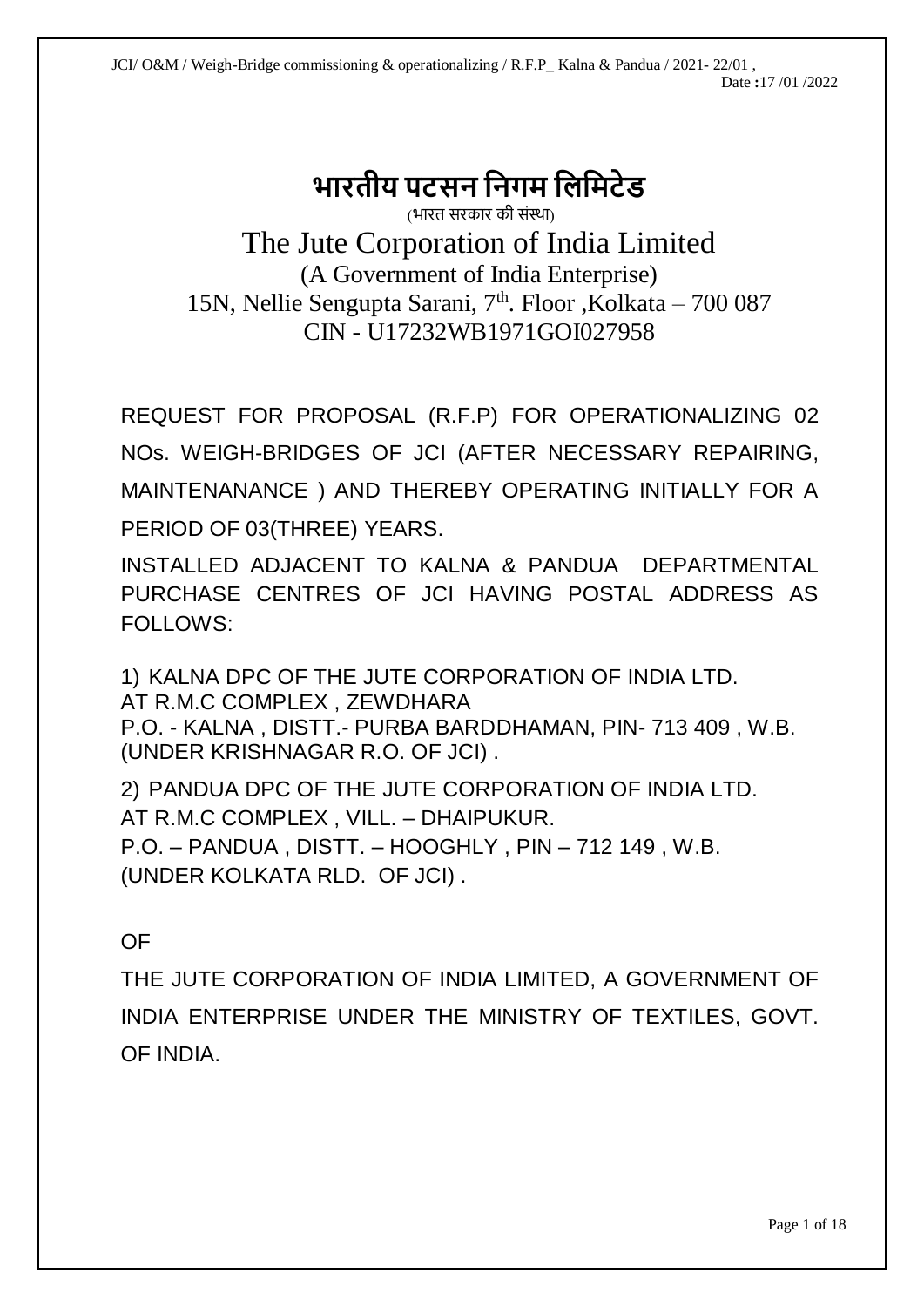JCI/ O&M / Weigh-Bridge commissioning & operationalizing / R.F.P\_ Kalna & Pandua / 2021- 22/01 , Date **:**17 /01 /2022

| SL. | <b>CONTENT OF R.F.P DOCUMENT</b>        | REF. PG. No. |
|-----|-----------------------------------------|--------------|
| No. |                                         |              |
| 01  | <b>COMPANY BACKGROUND</b>               | 03           |
| 02  | PROJECT OVERVIEW                        | 03           |
| 03  | <b>R.F.P TARGET DATES</b>               | 03-04        |
| 04  | <b>SCOPE OF WORKS</b>                   | 04-05        |
| 05  | SUBMISSION REQUIREMENTS / QUALIFICATION | 05-06        |
|     | <b>CRITERIA</b>                         |              |
| 06  | TARGET BUDGET, OR, 'PRICE-BID'          | 07           |
| 07  | <b>EVALUATION MATRICES</b>              | 07           |
| 08  | OTHER TERMS & CONDITIONS                | $07 - 08$    |
| 09  | <b>GENERAL TERMS &amp; CONDITIONS</b>   | $8 - 18$     |
| 10  | <b>CONTACT INFORMATION</b>              | 18           |

# INDEX

Page 2 of 18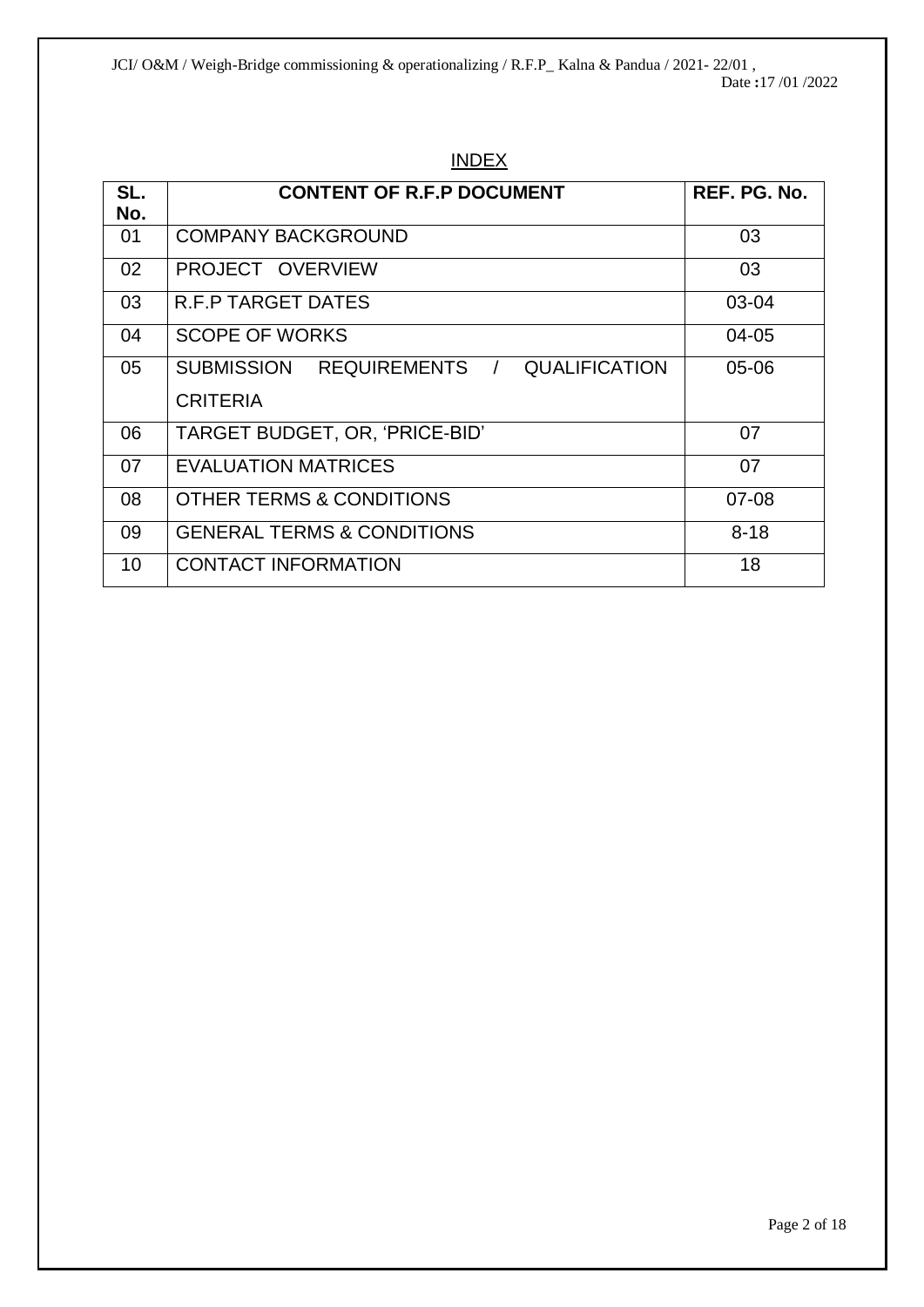JCI/ O&M / Weigh-Bridge commissioning & operationalizing / R.F.P\_ Kalna & Pandua / 2021- 22/01 , Date **:**17 /01 /2022

# **1. COMPANY BACKGROUND :**

**The Jute Corporation of India Ltd., A Government of India Enterprise (JCI)** is the nodal agency of Govt. of India to conduct Minimum Support Price (**MSP**) operation of Jute through its' network of DPCs in all major jute growing states.

Now-a-days JCI have expanded it's presence in the area of marketing of Jute based Diversified Products (**JDP**) ranging from shopping/fancy bags, files to floor coverings etc. and Jute Geo textiles (**JGT** ) etc.

# **2. PROJECT OVERVIEW :**

JCI has the facility of Weigh-Bridges (installed but not commissioned condition) adjacent to Kalna & Pandua Departmental Purchase Centre (DPC)s .

JCI Kalna weighbridge is situated just alongside on the 'Saptagram – Tribeni – Kalna- Katwa' State Highway & near to Kalna Rly. Stn.

JCI Pandua weighbridge is situated just alongside on the 'G.T' road & near to Pandua Rly. Stn.

In terms of business point of view, the location of weigh-Bridge is also very significant : JCI Kalna weighbridge is located at the entrance point within the 'Kalna Regulated Market Committee' campus .

JCI Pandua weighbridge is located within the Pandua Regulated Market Committee campus. Nearest weighbridge towards Bandel is approx. 5.0 Kms. and nearest weighbridge towards Memary is approx. 6.0 Kms.

JCI invites Proposals from Manufacturers / Vendors / Traders / Merchants who possess similar nature of experience for repair & operationalizing at their cost and outsourced operations of the said weigh-bridge on behalf of JCI as per the Terms & Conditions, mentioned in this document on a revenue sharing basis.

# **3. R.F.P TARGET DATES :**

a) **R.F.P No.**: JCI/ O&M / Weigh-Bridge commissioning & operationalizing /R.F.P\_ Kalna & Pandua / 2021- 22/ 01, Date – 17 /01 /2022.

 b) Start Date of Submission of R.F.P : 17/01/2022 at JCI Head Office in **RFP Bid Submission Box** from 2:00 p.m.

 c) Pre-Bid Meeting of the R.F.P : 24/ 01/2022 at JCI Head Office at 03:00 p.m. The meeting can also be accessed through online VC. Necessary online links will be shared from JCI H.O. , if the bidder approaches JCI over phone or other medium of communication.

d) Last Date of Submission of R.F.P : 07/02/2022 at JCI Head Office in 'specified RFP bid submission Box' upto 5:30 p.m.

Page 3 of 18 e) Opening of submitted R.F.P bids : 08/02/2022 at JCI Head Office in Kolkata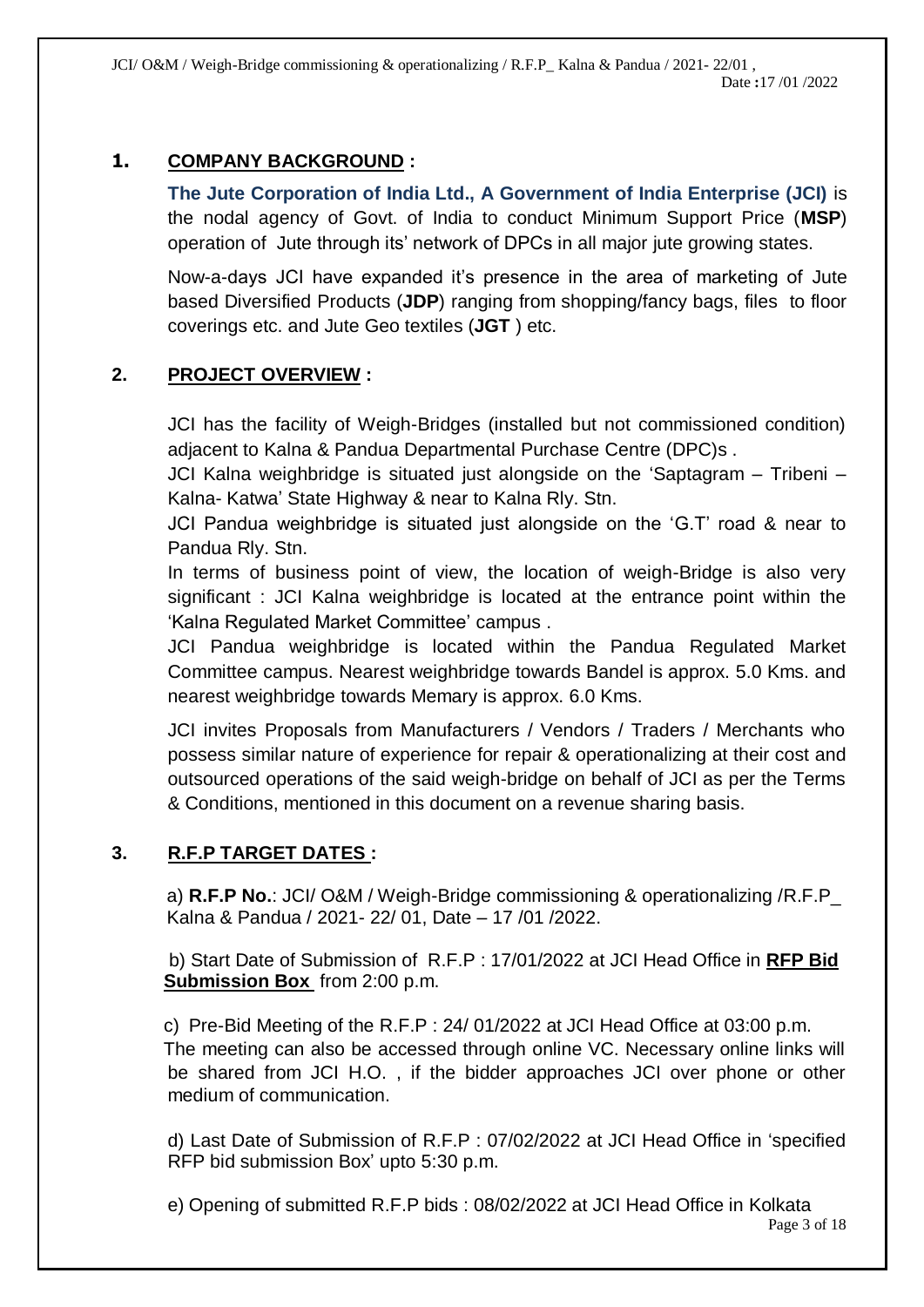at 03:00 p.m.

Interested Vendors/Traders/Merchants who are willing to do business with the Corporation can apply with their full particulars as enquired in the R.F.P Document which can be downloaded from JCI website "http.://www.jutecorp.in/tender/", OR, from "CPP Portal [\(https://eprocure.gov.in/eprocure/app\)"](https://eprocure.gov.in/eprocure/app)).

### **4. SCOPE OF WORKS :**

- a) The selected bidder has to arrange all kinds of necessary repairing; to execute re-installation complete mechanical, instrumentation process & to commission the system, viz. the whole weigh-bridge system required to be converted into operational mode by the selected bidder. Repairing & reinstallation should be completed in all respect by the selected agency at it's own cost. JCIL will bear no monetary and Labour related responsibility and liability whatsoever in terms of repairing, re-installation & commissioning.
- b) Thereafter, operating the weigh-bridge for a period of three (03) years.
- c) During the operation, all maintenance & operation related cost including arranging electricity & necessary lighting arrangements ,will be borne wholly by the selected Agency only. His scope of works will also include all Civil related works like making /repairing necessary Approach roads , Ramps, clearing of earth , Cutting & Filling of earth/ dumped soil (if any), cracks repairing , any structure to be dismantled afterwards to be reconstructed (if required). JCI will bear no monetary and Labour related responsibility & liability whatsoever.
- d) After repairing, necessary stamping by Legal Metrology Department should be done by the elected Agency and subsequently 'The Legal Metrology Certified Document' shall be submitted to JCI.
- e) A Standard Operating Procedure (SOP) shall be prepared by the selected Agency and may be submitted to JCI, in order to maintain right kind of Administrative co-ordination between the two parties.
- f) During the period of the Agreement, the Agency must maintain necessary HSE (Health, Safety & Environment) Norms during their tenure. The Agency must also maintain criteria of Statutory P.F, E.S.I and Labour Laws etc. Selected party shall need to provide 'INDEMNITY BOND' on stamp paper as to indemnify the Corporation against all liabilities regarding P.F, E.S.I & Labour Laws related liabilities after signing of Agreement.
- g) The selected Agency should maintain proper Organizational Structure during their Operation.
- h) Operation of both the weighbridges should be started within 90.0 days after signing of Agreement.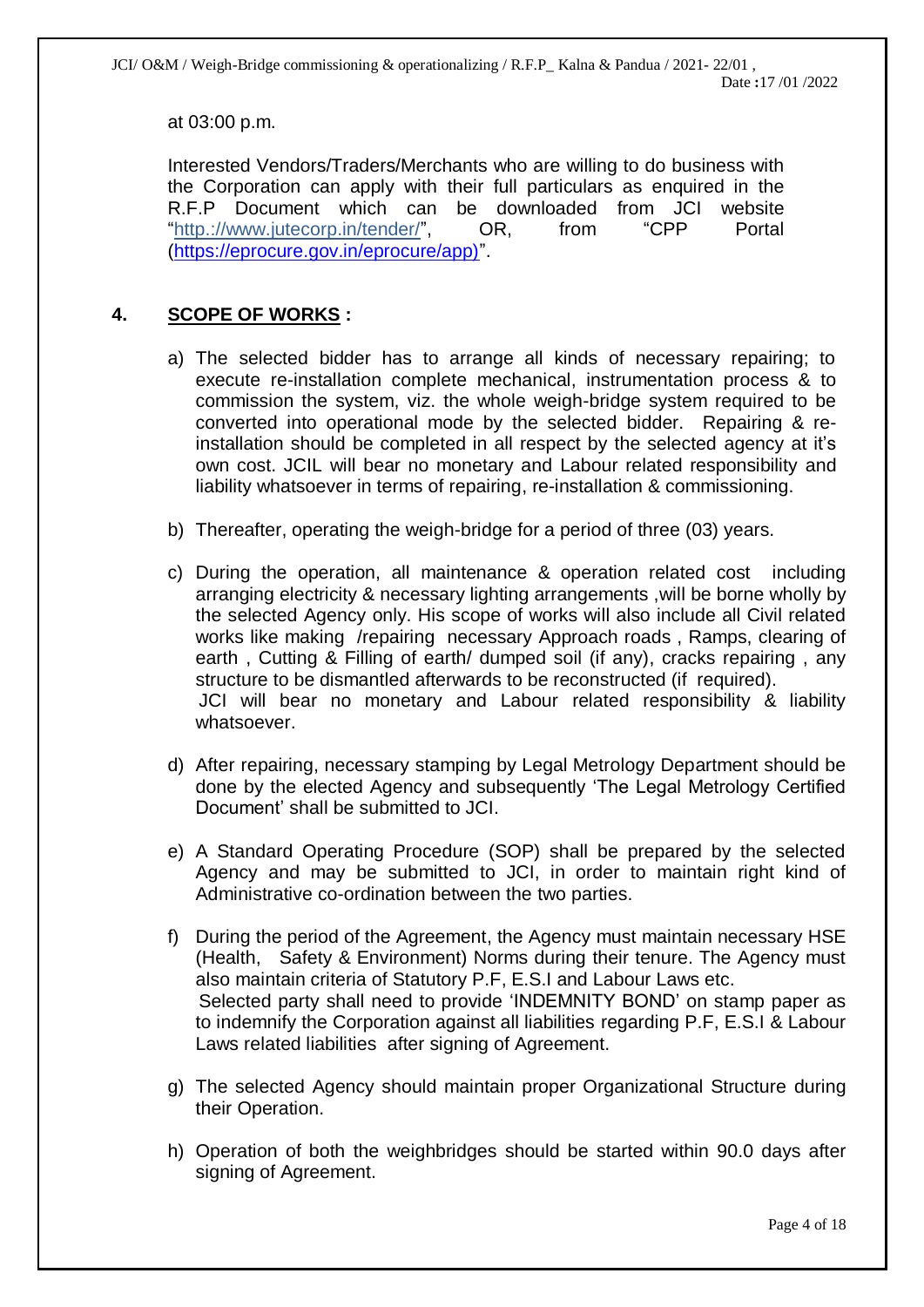- i) Necessary repairing, allied and all related works should be completed within this time period.
- ii) The Agency should plan accordingly & should submit the plan to JCI & discuss as to maintain right kind of co-ordination.

#### **5. SUBMISSION REQUIREMENTS / QUALIFICATION CRITERIA :**

For above business opportunities '**Basic Qualification Criteria\_ TECHNICAL**' are as follows:-

**a)** Price of the RFP document – Rs.100/- for each weighbridge site ; by way of Pay Order / Demand Draft issued from any scheduled bank , favouring 'THE JUTE CORPORATION OF INDIA LIMITED , payable at KOLKATA'.

So, total payable amount is **Rs. 200/-** only.

- **b) Trade License and Registration:** Bidder must have valid registration with necessary Trade license, PAN, GSTIN.
- **c) Experience & financial capacity:** The Bidder should have experience of operating Weigh-Bridges, Or, should possess similar experience. 'Bank Solvency Certificate' **or** Statement from Bidder's Banker to be submitted for minimum last one year.
- **d) EMD Value**: Rs.10,000.00 (Rupees Ten Thousand only ) per weighbridge site by mode of Demand Draft or Pay-Order, to be issued from any scheduled bank, favouring 'THE JUTE CORPORATION OF INDIA LIMITED, Payable at Kolkata , per site. So, total payable amount is **Rs. 20,000/-** only.
- e) Authenticated copy of documents, duly self-attested, Work-Orders/ Completion Certificates of last 03 Financial Yrs. & Completion Certificates of similar kind of merchandising, to be submitted along with this RFP.
- f) The Bidder / Agency shall submit only one proposal. More than one proposal shall be rejected.
- g) Income Tax Return Form along with Acknowledgement & TAR (filed online) of last 03 Financial Years (F.Y.)s , **And** , Audited Balance sheet & P/L A/c. **or**, Turnover certificate for last three (03) Financial yrs. , by C.A / ICWA , to be submitted.
- h) All the submitted Documents should be Self- attested and stamped by the bidder Agency to be submitted physically **or** by Registered / Speed Post in the Tender Box will be kept at H.O.

This is a **Two Packet R.F.P Bid** Submission process :

I. Technical Bid envelopes (of Kalna & Pandua sites separately)\_ consisting of above mentioned Technical Documents.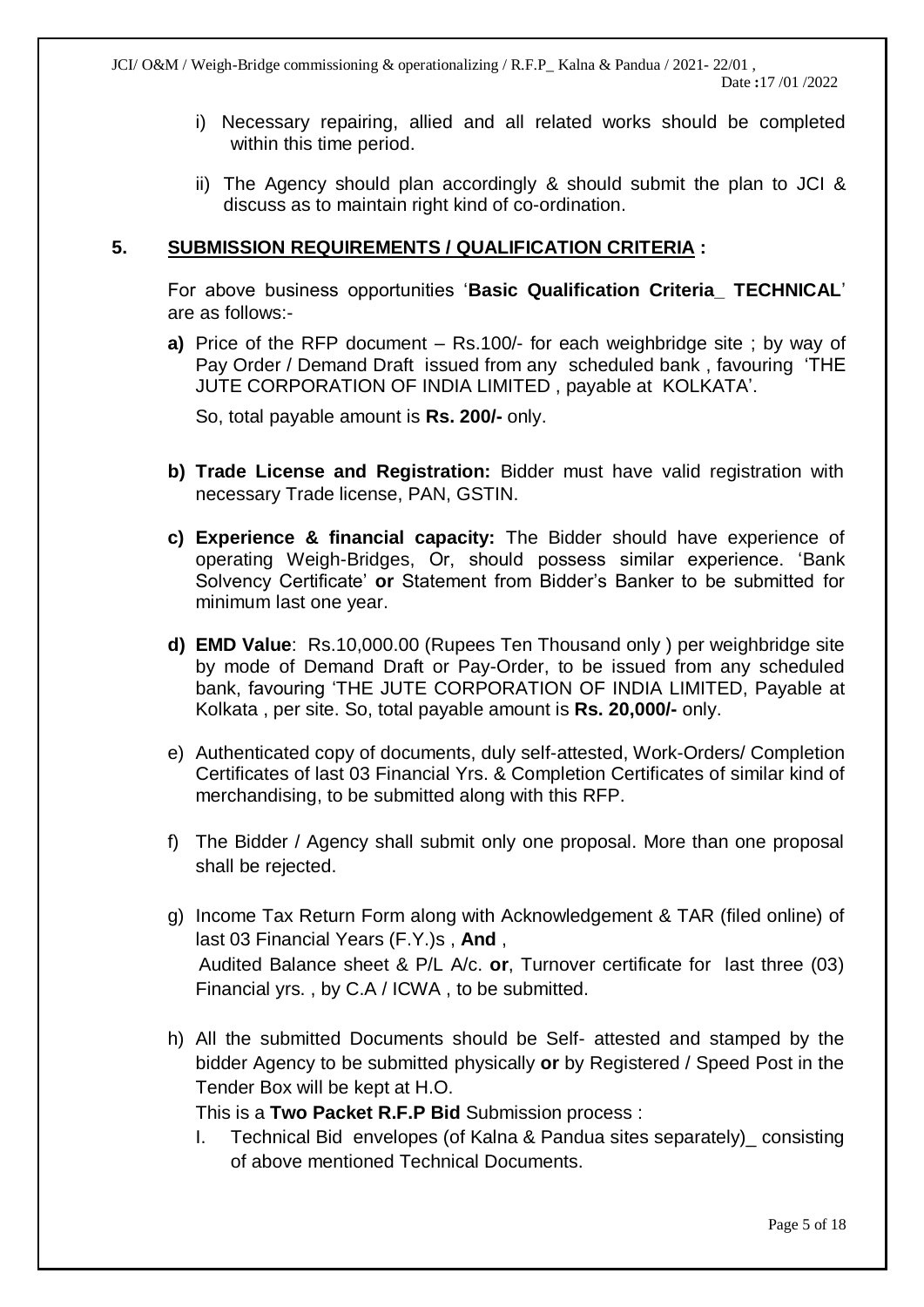II. Price - Bid (of Kalna & Pandua sites separately) consisting of Financial documents, i.e. **Offer Price as Quoted** by the respective Bidder.

Bid / Offer to be placed in another BIG Envelope having all the enquired Criteria inside, marked as "**R.F.P for Operationalizing 02 no. Weigh-Bridges (after necessary repairing & installation etc.) installed adjacent to Kalna & Pandua DPC and thereby operating initially for a period of Three (03) Years, with RFP No. & Date"** and RFP to be submitted on scheduled date & time to "The Jute Corporation of India Ltd.; 15N, Nellie Sengupta Sarani, HUDCO Building , 7th floor, Kolkata – 700087" in **R.F.P Bid** Box.

The Bidder at his own responsibility is required to ensure submission of the R.F.P document (complete in all respect) within the due date & time. R.F.P(s) received after the Deadline will not be accepted.

The Corporation shall have No Obligation/liability for any delay on the part of Bidder or due to postal issues, in receiving the Bid documents.

The Corporation will not entertain any plea verbal Or through correspondences reg. the acceptance of late Bid Or the extension of due date.

i) During R.F.P Process, the R.F.P Evaluation Committee (E.C) may call upon any Bidder for clarification on the statements & supporting documents/documentary evidence relating to the Technical Bid. The Bidder has to furnish the clarification called for, in writing within the stipulated time as fixed by the E.C.

And, in case of failure to do so, the bidder may be considered Disqualified.

- j) **Non-Blacklisting Clause :** Notarized certificate of declaration regarding nonblacklisting from any of the Previous employers of the bidder etc.
- k) The Bidder or Bidders' personnel will not create any nuisance or difficulty to the staff, members or, neighbours of JCI, in & around the Work premises / Site /Offices of JCI, at any stage of R.F.P process or thereafter. The Bidder shall give Undertaking on their official Letterhead / Pad in this regard.
- k) Bid submission procedure : The bidder should bid for both the weighbridge sites, in separate envelopes but both envelopes to be marked as 'Technical bid' for respective sites mentioning the RFP ref. no. . Price – bid(s) of both the weighbridge sites are also need to be put in separate envelopes mentioning RFP ref. no.

So, for each weighbridge sites , there will be 02 nos. envelopes .

 Now , these 04 nos. envelopes will need to be put within a bigger envelope, and to be marked as "**R.F.P for Operationalizing 02 no. Weigh-Bridges (after necessary repairing & installation etc.) installed adjacent to Kalna & Pandua DPC and thereby operating initially for a period of Three (03) Years with RFP ref. No. & Date"** .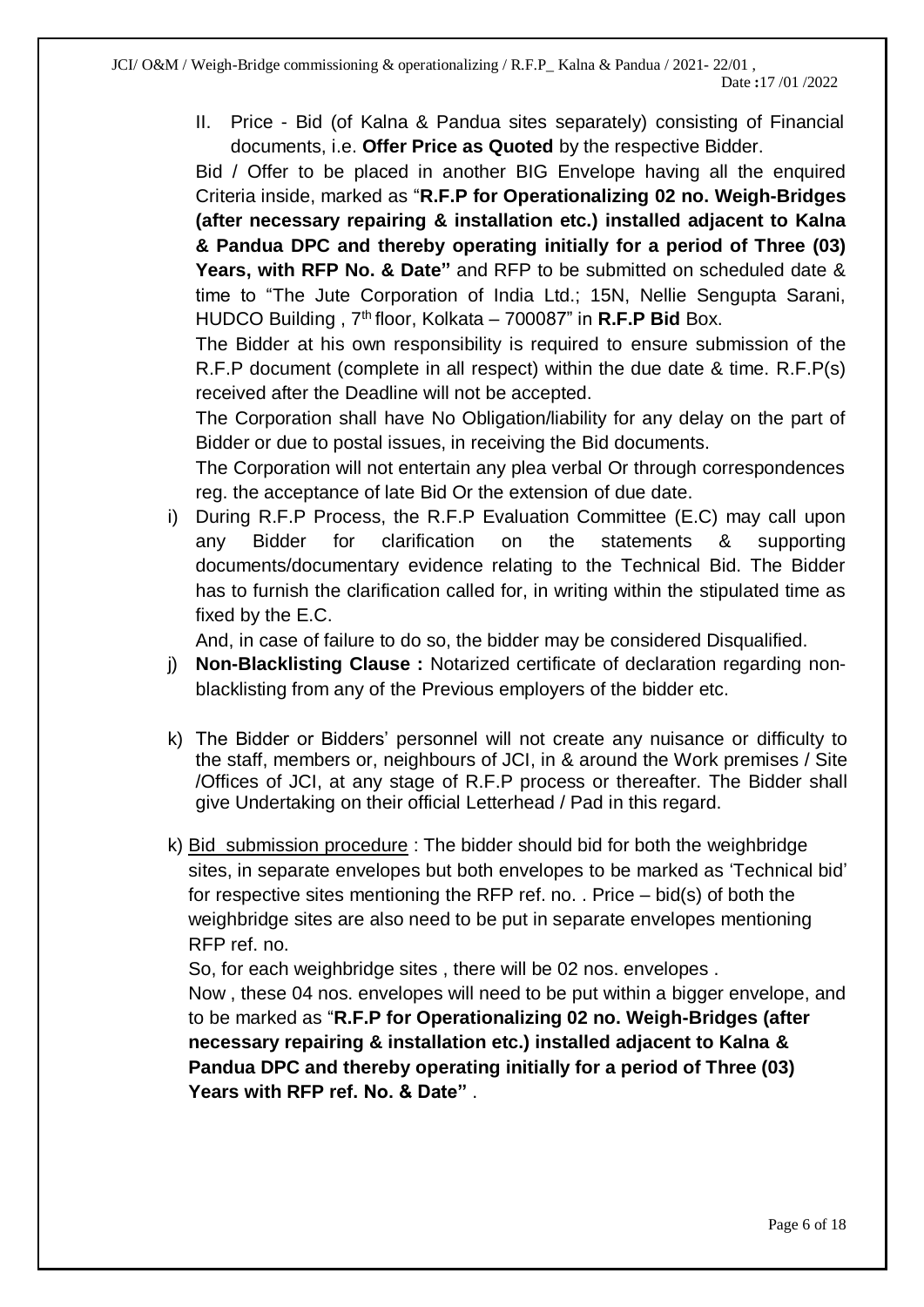JCI/ O&M / Weigh-Bridge commissioning & operationalizing / R.F.P\_ Kalna & Pandua / 2021- 22/01 ,

# **6. TARGET BUDGET, Or, 'PRICE-BID':**

The Price-Bid must be submitted in separate sheets & in separate envelopes, for each of the weighbridge sites , but both to be marked as 'Price bid' for respective sites mentioning the RFP ref. no.

Revenue sharing proposal shall be offered by the Party.

Amount as 'Monthly rent', shall be considered as Rs.5,000/- Per Month plus …. % (percent) [to be put by the bidder] on the Total Sales Turn Over per Month.

So, the Consolidated Monthly Revenue proposal will be  $=$  {Rs.5000.00 + .....% on month's Sales Turn over (**M**) [ In bidding time, based on anticipated value **(M)** but during practical payment time, may be on Actual monthly Turnover)} = **'A' ( Say)** The Quoted value **'A'** shall be paid to JCI (by the selected Agency) as Profit Sharing Partner.

\*Note - It shall be noted that minimum monthly amount of Rs. **Y**/- (say) has to be paid by the Agency (successful through bidding process) even if the practical monthly revenue generation is less than 'Rs. M/-' ; Where, **Y**= Rs. 5000/ + 'x' % of Rs. 'M' .

# **7. EVALUATION MATRICES :**

- a) Initially selection will be made based on Credentials (ref. Clause no.05 vide Pg. nos. 5& 6 of this R.F.P ) and submitted Price-Bid (as per Clause no. 06 of this RFP).
- b) 'H1' Bidder may or may not be awarded the work. Bidder's overall credentials' i.e., experience & Financial Capacity shall also be taken into consideration.

# **8. OTHER TERMS & CONDITIONS:**

- a) RFP bid Fees is Non-refundable.
- b) Corporation reserves the right to accept / reject any or all Bids in part or in whole without assigning any causes as on date or, thereafter.
- c) Interested Bidders may visit or inspect the Site at their own cost.
- d) Earnest Money Deposit (EMD) of successful bidder shall be treated as Security Deposit. The contractor should pay this amount to the corporation by D.D or P.O at the time of submission of R.F.P Bid. This amount shall be retained by the Corporation till the expiry of Agreement of Three years .The contractor should note that no interest will be allowed on his Security Deposit.
- e) Decision of the Corporation shall be final and binding on any matter connected with the R.F.P bid & execution related work. In the event if there is some dispute, the matter shall be firstly discussed mutually based on the terms and conditions of this contract. However, if the matter cannot be resolved then the same shall be referred to Arbitration.
- f) Return of EMD of unsuccessful Bidders: EMD shall be refunded to unsuccessful bidders, within Forty (30) days after the opening of the PRICE-BID / Tender verdict from the Competent Authority arrives, WITHOUT ANY LIABILITY TOWARDS INTEREST Refund.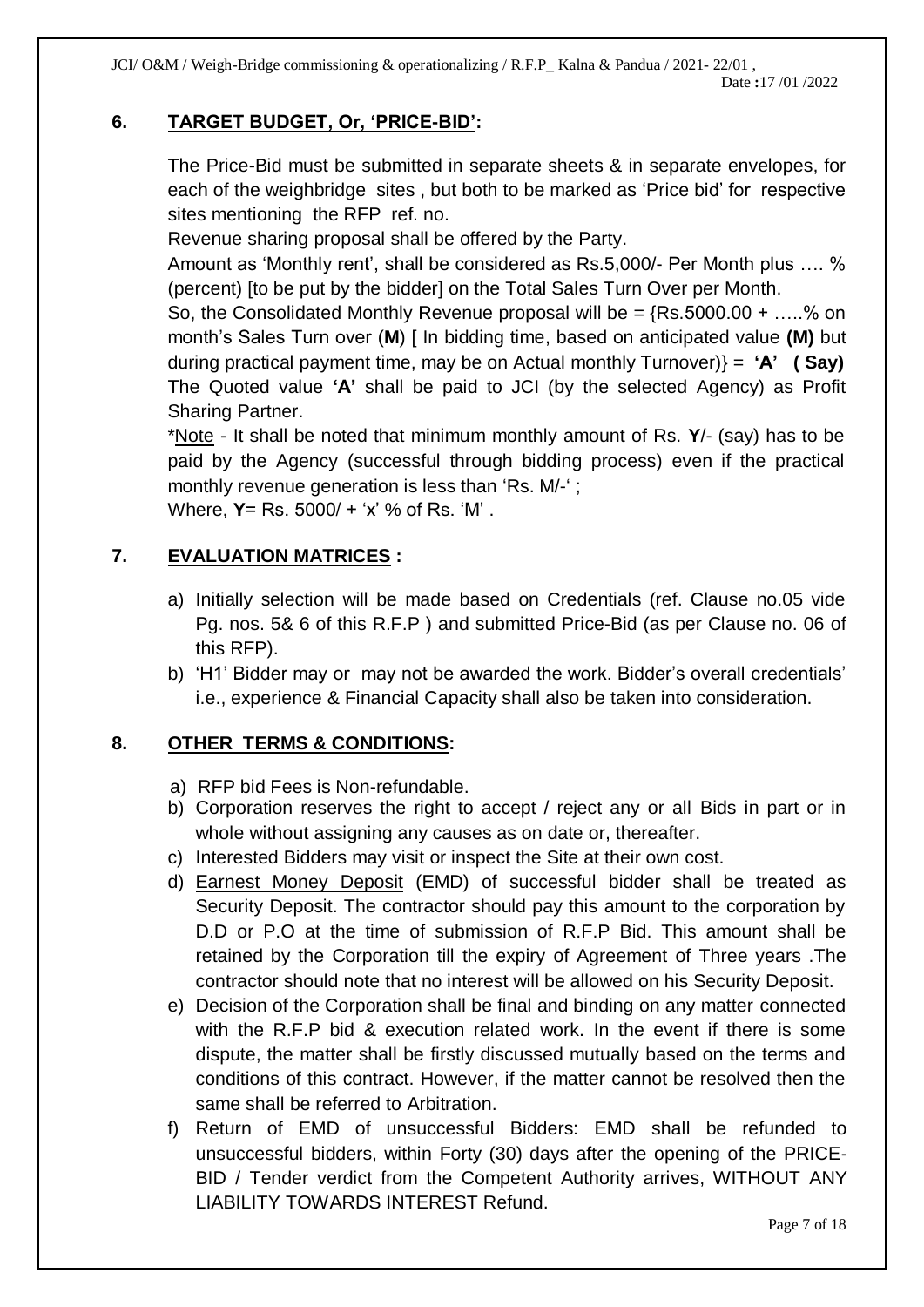# g) **Arbitration clause:**

i) In cases of disputes or differences arising out of, or, in relation to the Contract which cannot be mutually resolved, the same shall be referred to Arbitration. The Arbitrator (other than the Employees of the parties to the Contract) shall be a sole Arbitrator and shall be appointed as per the provisions of Arbitration & Conciliation Act, 1996 and its Amendments thereof.

The decision/Award passed by the sole Arbitrator shall be treated as final and binding upon the parties.

The Arbitration proceeding shall be governed by the Arbitration Act and the place of Arbitration shall be Head Office of JCI, Kolkata, excluding all other jurisdiction.

ii) An Agreement will be made between JCI and the selected Vendor initially for a period of three years.

# **9. GENERAL TERMS & CONDITIONS (GCC):**

# a) **AMENDMENT OF BID DOCUMENTS**

At any time prior to the last date for submission of bids, JCI may at its own motion or in response to a clarification requested by a prospective Bidder, amend the bid documents by issuing necessary corrigendum(s). The amendment will be notified in the website of the JCI only and will be binding on all the bidders. JCI may at its discretion extend the last date for submission of bids.

# b) **SPECIFICATIONS**

Before submission of Bids, Bidders are requested to make themselves fully conversant with all Conditions of the Bid Document and other relevant information related to the works/services to be executed under the contract. Bidders are requested to visit the proposed weighbridge sites at their own cost and availability before putting bids.

# c) **LOCAL CONDITIONS**

It is imperative for each Bidder to be fully informed themselves of all countrywide as well as local conditions, factors and legislation which may have any effect on the execution of the work covered under the Bid Document. The Bidders shall be deemed, prior to submitting their bids to have satisfied themselves of all the aspects covering the nature of the work as stipulated in the Bidding Document and obtain for themselves all necessary information as to the risks, contingencies and all other circumstances, which may influence or affect the various obligations under the Contract. No request will be considered for clarifications from the JCI regarding such conditions, factors and legislation. It is understood and agreed that such conditions, factors and legislation have been properly investigated and considered by the Bidders while submitting the Bids. Failure to do so shall not relieve the Bidders from responsibility to estimate properly the cost of performing the work within the provided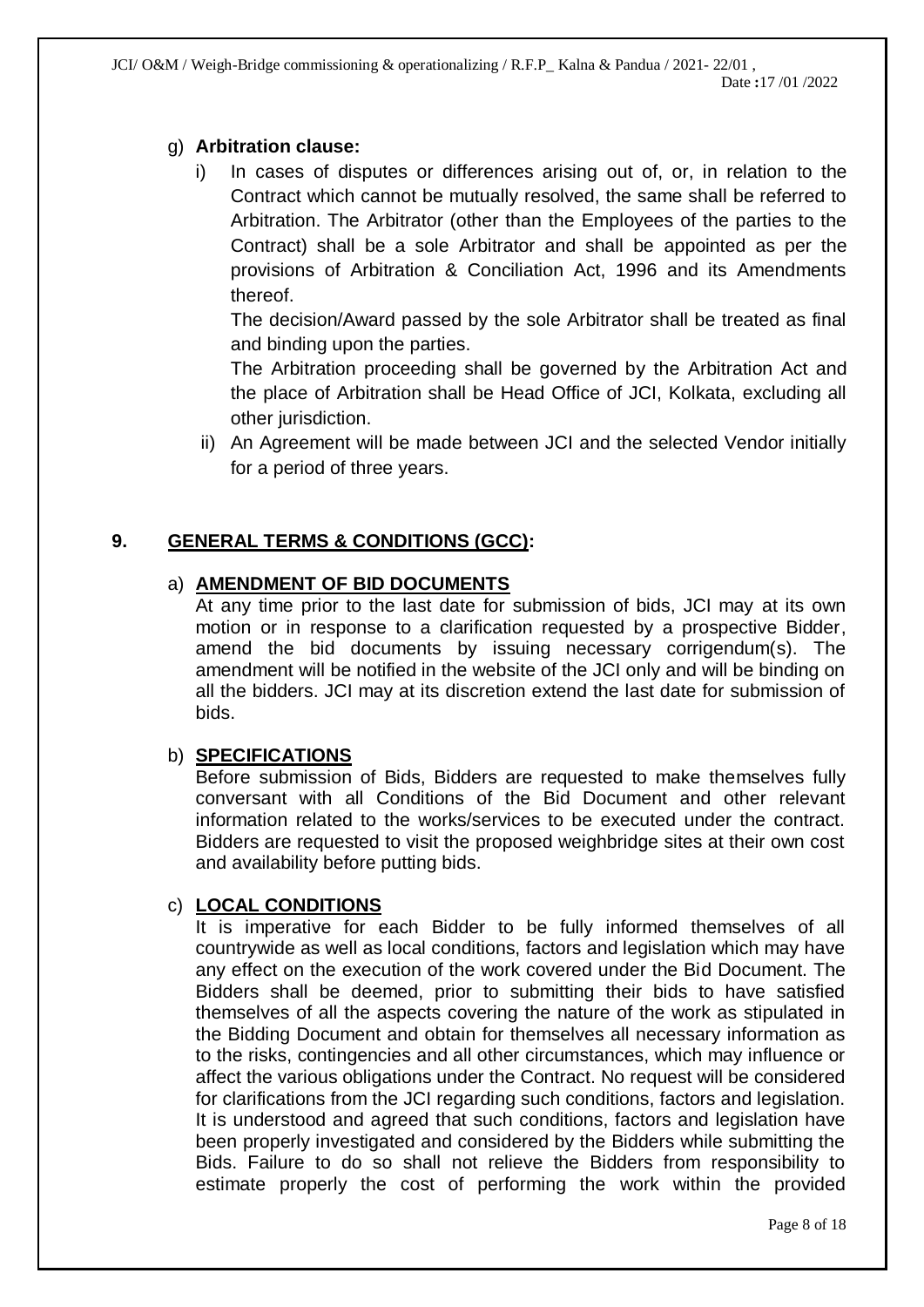timeframe. The JCI will assume no responsibility for any understandings or representations concerning conditions made by any of their officers prior to award of the Contract and shall not permit any changes to the time schedule of the Contract or any financial adjustments arising from the Bidder's lack of knowledge and its effect on the cost of execution of the Contract.

# d) **FORFEITURE OF SECURITY DEPOSIT**

In the event of Bidder failing to execute the work as per the terms and conditions of the contract and to the full satisfaction of JCI and/or in the event of breach of any terms and conditions of the contract, the Competent Authority of JCI reserves the right to cancel the contract or withhold the payment due to the Bidder in part or full and to forfeit the Performance Security Deposit.

# e) **RIGHT TO ACCEPT ANY TENDER AND TO REJECT ANY OR ALL TENDERS:**

The JCI reserves the right to accept or reject any tender and to annul the tendering process and reject all tenders at any time prior to the award of contract, without thereby incurring any liability to the bidders or assigning any reason thereof. Further, conditional bids shall be rejected out rightly.

# f) **SIGNING OF CONTRACT:**

The successful bidder shall execute an agreement with JCI on Non-Judicial stamp paper of value not less than Rs.100/- within **30** days of written communication by JCI in this regard. The stamp duty shall be borne by the parties in equal shares. Failure to do so shall constitute a breach of the contract and JCI will be at liberty to place the Contract with any other agency and the EMD shall be forfeited in such cases. JCI reserves to right to take appropriate action viz., blacklisting the bidder, etc., and recover damages.

# g) **WAIVER:**

The failure of either party at any time to enforce any provision of this RFP/ Contract, shall in no way affect its right thereafter to require complete performance by the other party. Further, waiver of any breach of any provision shall not be held to be a waiver for any subsequent breaches. Any waiver shall be valid only if it is recorded in writing and signed by the authorized officials of the JCI.

# h) **ENGAGEMENT OF SUB-BIDDERS:**

No sub-Bidder/ sub-agent shall be engaged by the Bidder for accomplishment/ carrying out full or part of any work under the contract. However, if JCI approves in writing, sub-Bidder/ agent can be engaged for the purpose of this RFP/ Contract.

# i) **NOTICE:**

All notices or reports permitted or required under this RFP/ Contract or otherwise in connection to the work, shall be in writing and sent to the postal addresses or through official e-mail correspondences.

# j) **TERMINATION & MODIFICATION :**

The JCI may, without prejudice to any other remedy or right, by giving not less than 15 (fifteen) days written notice to the Bidder, terminate the contract in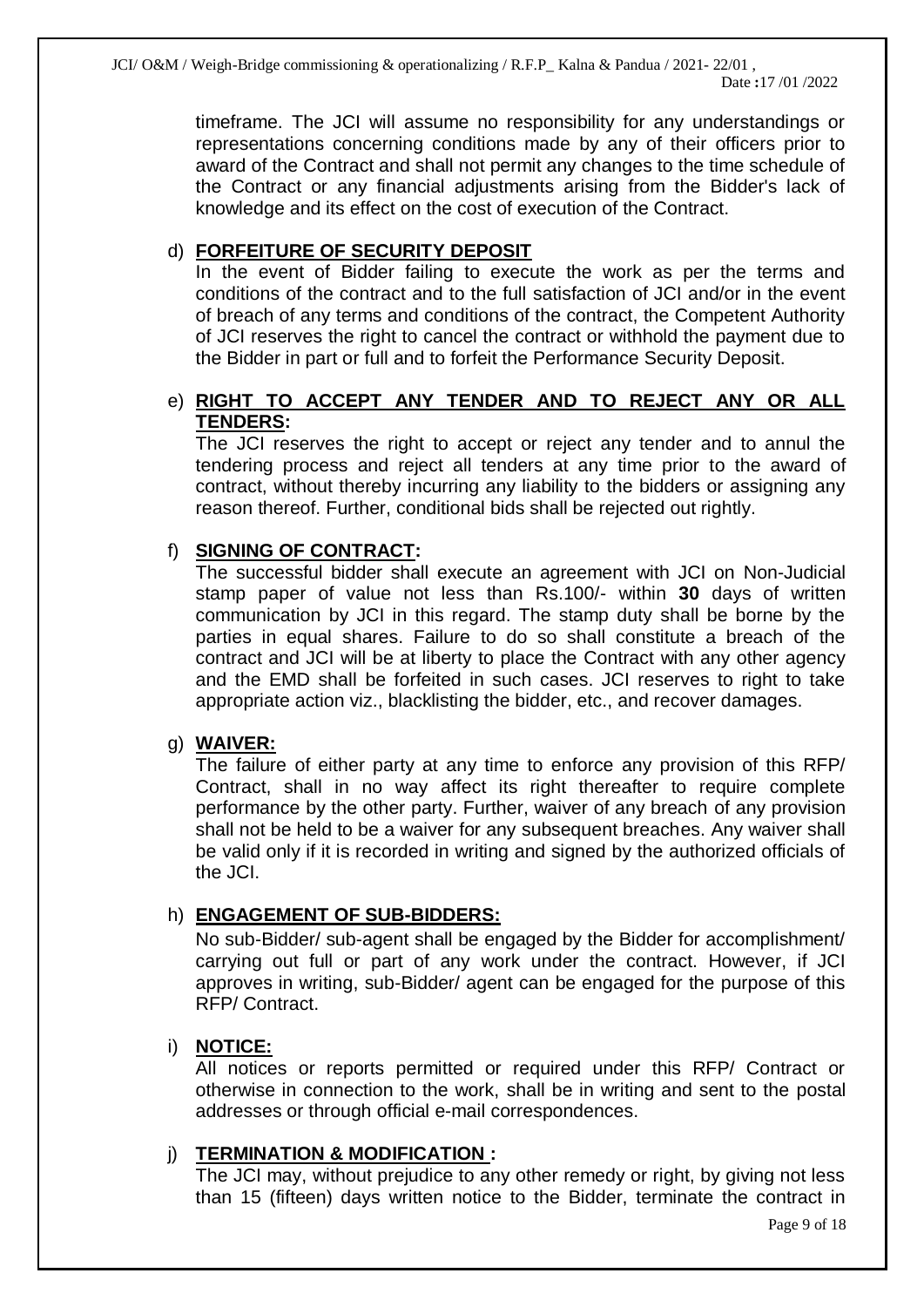whole or in part:-

- i) If the Bidder breaches any of the terms and conditions of the contract.
- ii) If the Bidder fails to performs/ execute the work within the time period(s) specified in the contract or any extension thereof granted by JCI in writing.
- iii) If the Bidder, in either of the above circumstances, does not remedy its failure within a period of 15(fifteen) days after receipt of the default notice from JCI.
- iv) If the Bidder in the judgment of JCI has engaged in corrupt or fraudulent practices in completing or in executing the contract. In the event, JCI terminate the contract in whole or in part, the JCI may get such services done, upon such terms and in such manner as it deems appropriate and the Bidder shall be liable to JCI for any risk and costs for such similar services.
- v) This contract shall be deemed to have been automatically terminated on the expiry of duration of the contract, thereof.
- vi) In the event that the Bidder or its collaborator at any time during the term of the Contract, becomes insolvent or makes a voluntary assignment of its assets for the benefit of creditors or is adjudged bankrupt, then the JCI shall, by a notice in writing have the right to terminate the Contract and all the rights and privileges of the Bidder/ Agency hereunder, shall stand terminated forthwith.
- vii) If the JCI considers that, the performance of the Bidder/ Agency is unsatisfactory, or not up-to the expected standard, the JCI shall notify the Bidder/ Agency in writing and specify in details the cause of the dissatisfaction. The JCI shall have the option to terminate the Contract by giving 15 days' notice in writing to the Bidder/ Agency, if Bidder/ Agency fail to comply with the requisitions contained in the said written notice issued by the JCI.
- viii) In case the Bidder/ Agency's rights and obligations under this Contract and/or the Bidder/ Agency's rights, title and interest to the equipment/ material, are transferred or assigned without the JCI's consent, the JCI may at its absolute discretion, terminate this Contract.
- ix) Notwithstanding any provisions herein to the contrary, the JCI may terminate the contract with 30 days' notice to the Bidder/ Agency due to any other reason not covered under the above clauses and in the event of such termination the JCI shall not be liable to pay any cost or damage to the Bidder/ Agency except for payment of work/services as per the Contract up to the date of termination.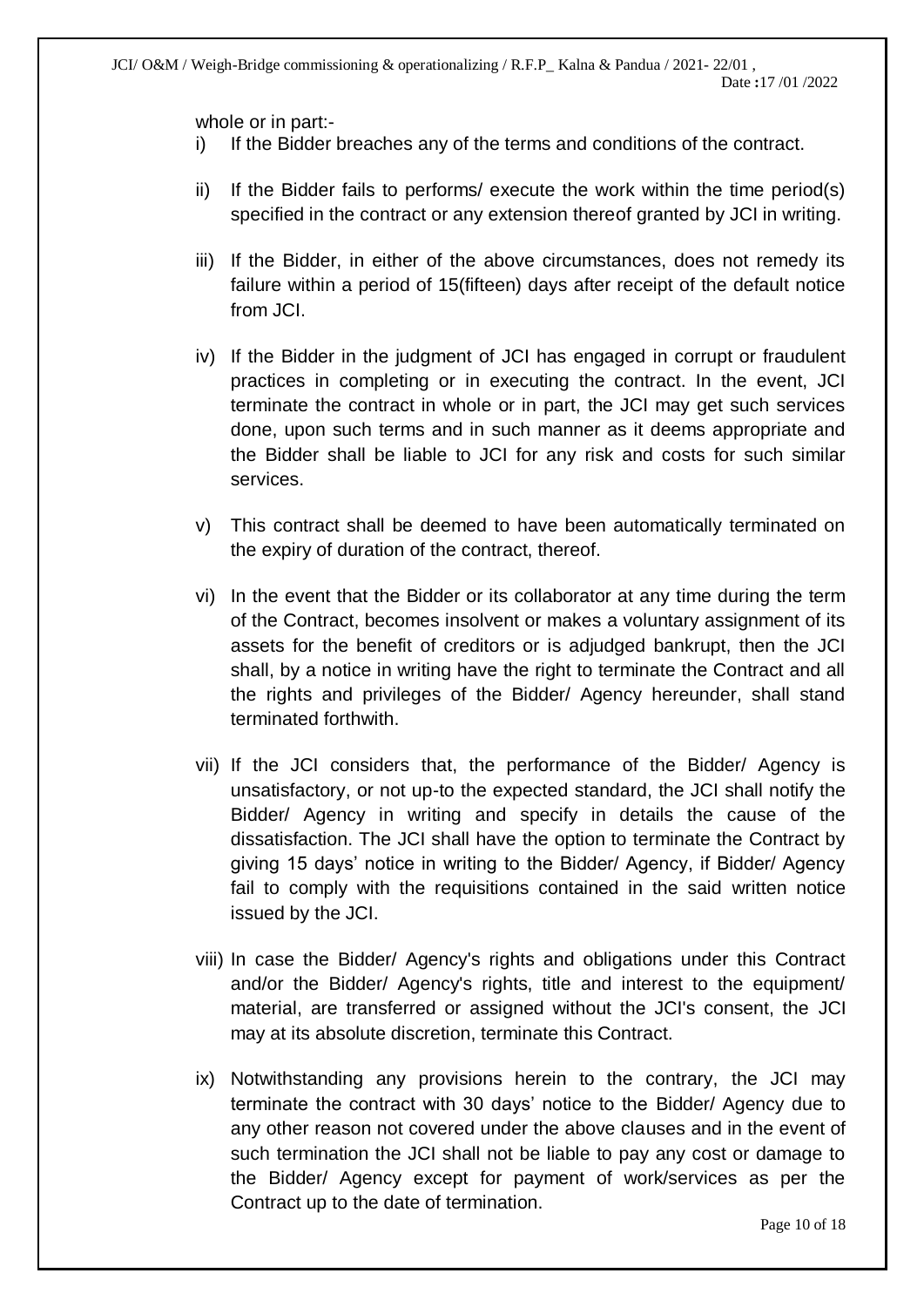x) The terms and conditions of the contract may be modified with mutual consent of both the parties as and when required.

#### k) **TIME IS OF THE ESSENCE:**

Time shall be of the essence of this contract and of each and every part thereof.

#### l) **DISPUTE RESOLUTION & GOVERNING LAWS:**

Any dispute, differences or controversy of whatsoever nature between the parties arising out of or in relation to this RFP/ contract or touching or relating to construction, meaning, scope, performance, operation or effect of the RFP/contract or the validity or the breach thereof, shall in the first instance be attempted to be resolved amicably through discussions/negotiations between the parties. In the event the same is not resolved amicably within 15 days, such matter(s) shall be referred for Arbitration. The Arbitrator (other than the employee of the parties hereto) shall be a Sole Arbitrator to be mutually appointed by both parties within a period of 15 days from the date of notice by the party concerned, failing which the sole Arbitrator shall be appointed as per the provisions of the Arbitration and Conciliation Act 1996 as amended and the decision/ award of the Sole Arbitrator shall be final and binding upon the parties hereto. The language of the arbitration shall be English and the seat of the arbitration shall be at Kolkata.

This RFP/ Contract shall be interpreted and constructed in accordance with Indian laws and only the Courts at Kolkata shall have exclusive jurisdiction over any matters arising out of this RFP/ Contract.

#### m) **CONFIDENTIALITY:**

Information relating to the evaluation of tenders shall not be disclosed to Bidders or any other persons not officially concerned with the process until information on award of contract is communicated to all Bidders or the selection process is complete. The undue use by any bidder of confidential information related to the process may result in rejection of its proposal. Except with the prior written consent of the JCI, no party shall at any time communicate to any person or entity any confidential information acquired in the course of the Contract.

#### n) **NON-DISCLOSURE:**

The Bidder shall not disclose directly or indirectly any information or details of the contract work and/or details of office, operational process, technical knowhow, security arrangements and administrative/ organizational matters of the JCI, which may come to possession or knowledge of the Bidder during discharging its contractual obligations under this RFP/ Contract to any third party and shall at all times hold the same in the strictest confidence. The Bidder shall treat the details of the contract as private and confidential, except to the extent necessary to carry out the obligations under it or to comply with applicable laws. The Bidder shall not publish, permit to be published or disclose any particulars of the works in any trade or technical paper or elsewhere without the previous written consent of the JCI. The Bidder shall indemnify the JCI for any loss suffered by the JCI as a result of the disclosure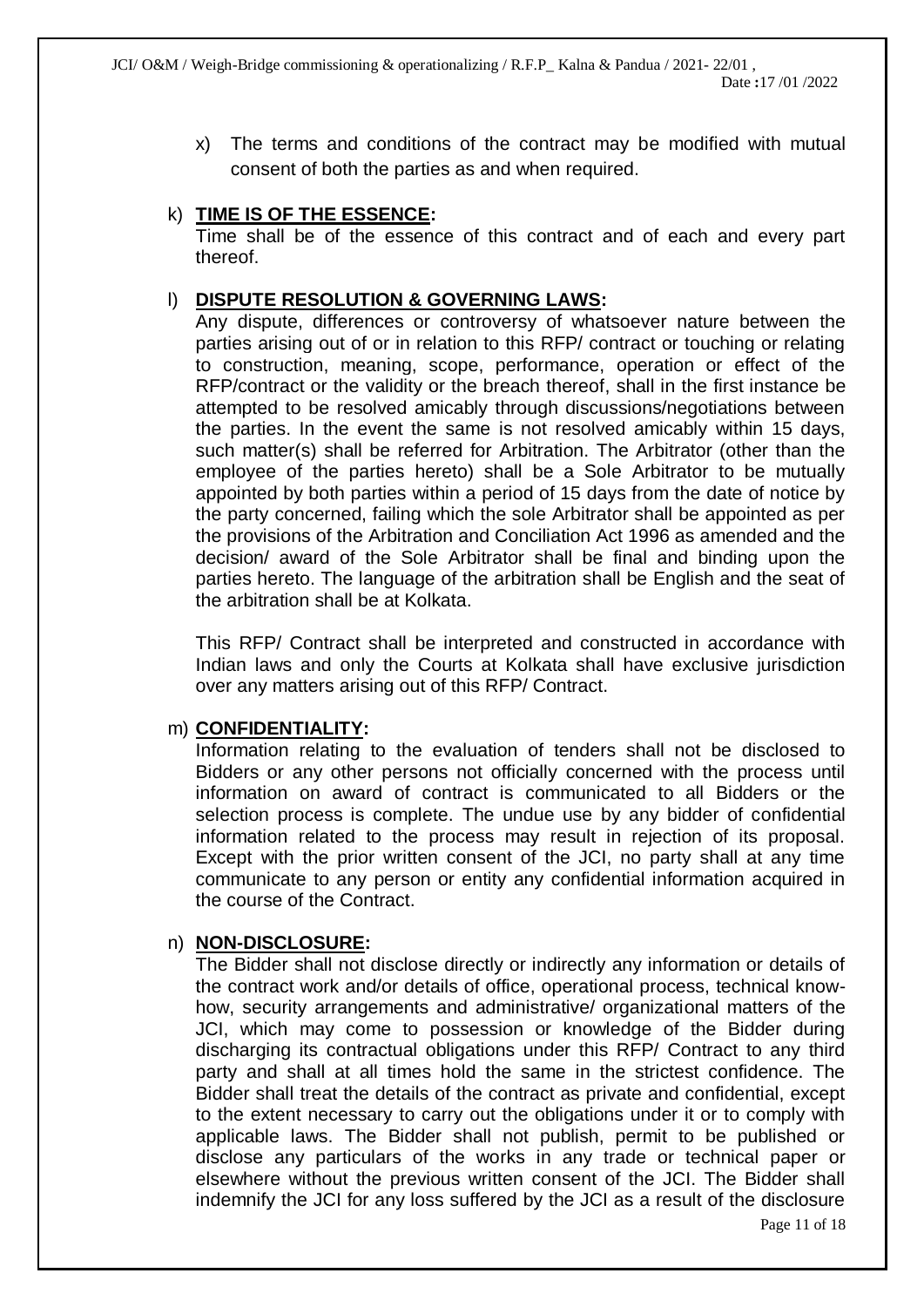of any confidential information. Failure to observe the above shall be treated as breach of contract on the part of the Bidder, and the JCI shall be entitled to claim damages and pursue legal remedies. The Bidder's obligation with respect to non-disclosure and confidentiality will survive the expiry or termination of this RFP/ Contract for whatever reason.

If the Bidder receives enquiries from Press/ News/ Media/ Radio/ Television or other bodies/ persons, the same shall be referred by the Bidder to the JCI immediately on receipt of such queries.

# o) **LIQUIDATED DAMAGES**

If the Bidder/ Agency fails to (a) perform and maintain the required progress, or (b) complete the work stipulated in the contract to the satisfaction of the JCI, without any sufficient reasons thereof, or (c) commits any breach of contract, the Bidder/ Agency shall be liable to pay an agreed compensation amount of **0.5%** of contract amount per week of delay, subject to maximum of **10 %** of contract amount as Liquidated Damages.

#### p) **STATUTORY COMPLIANCES**

During the entire period of this Agreement, the Bidder/ Agency shall make necessary statutory compliances of EPF, ESI, Gratuity, etc., & all other related laws and rules as applicable from time to time. The JCI shall not be responsible for non-compliance/ violations of any statutory provision/ rules on the part of the Agency and the Agency shall indemnify in case any loss/ damages suffered by the JCI. It will come into effect immediately after signing of this Agreement.

The Agency shall need to provide 'INDEMNITY BOND' on requisite stamp paper so as to indemnify the JCI against all liabilities regarding EPF, ESI &other labour laws related issues & liabilities, including any issues & liabilities arising out of or in connection with Legal Metrology Act/ Rules and any other related laws in force from time to time. The Agency should give the indemnification in the following manner**:** -

"I/ We hereby undertake to indemnify and keep THE JUTE CORPORATION OF INDIA LIMITED indemnified against any loss and damage that may be caused or likely to be caused, with respect to any proceeding, claims, expenditure or liabilities or non-compliances whatsoever arising out of or in connection or relating to P.F/ E.S.I/ Labour Laws and/or Legal Metrology Act/ Rules and any other related laws in force from time to time. This shall remain binding on the Undersigned/ Agency, legal representatives, executors & successors of the Undersigned/ Agency".

#### q) **FREE ACCESS**

The Bidder shall provide all necessary and reasonable facilities and free access to the work site and all records at site of work to the JCI. The Bidder shall provide facilities and space to the satisfaction of the JCI for inspection of any part of work, trial run, commissioning & operations.

# r) **REQUIREMENTS WHERE THERE ARE NO SPECIFICATIONS:**

In cases where no particular specifications are given for any article or materials or workmanship or operation related issues as stipulated under the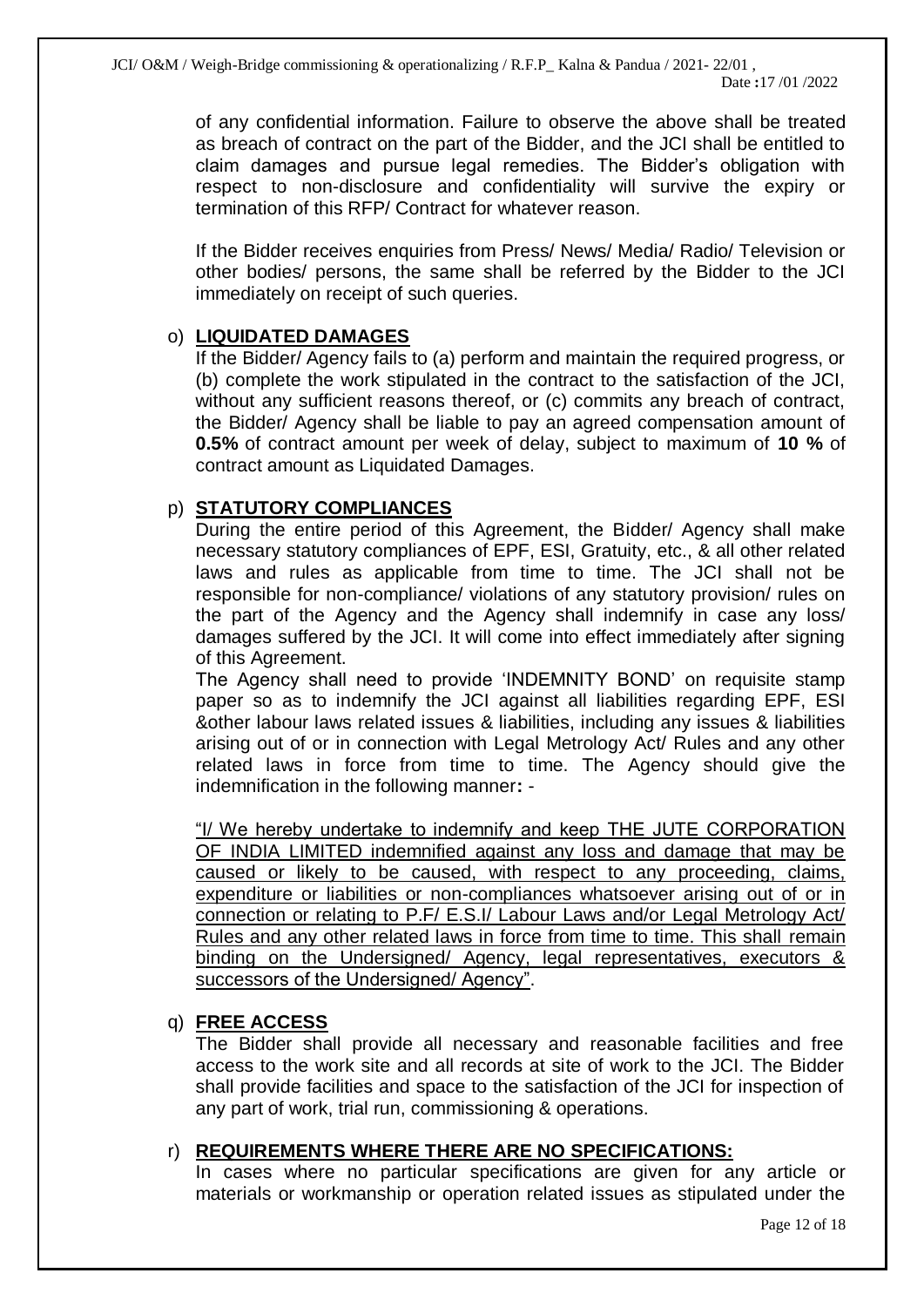contract/ RFP, the same shall invariably be the best of their respective kinds in all respect and not to the disadvantage of the JCI and in accordance with the requirements, instructions and the specifications prescribed by the JCI in writing.

# s) **URGENT REPAIRS**

If by reason of any accident or failure or other event occurring to or in connection with the work/ contract or any part thereof either during the execution of the work/contract or during the period of guarantee, and remedial or other work or repair shall, in the opinion of the JCI be urgently necessary for security and other any purposes, the Bidder shall immediately do such work or repair and all manpower and expenses shall be borne by the Bidder only.

# t) **PRICE VARIATION**

Save as specifically provided elsewhere in the conditions of contract or agreed mutually by the parties in writing, the contract price shall not be adjusted in respect of any increase or decrease of cost to the Bidder in carrying out the work by reason of alterations in the rate of wages and allowances payable to labour or change in the conditions of employment thereof or change in the cost of materials, consumable stores, fuel and power or in the incidence of rates of landing charges or the operation of any law or statute or variation in the cost of any other matter or thing of whatsoever nature, subsequent to the date of tender/ RFP.

# u) **INTELLECTUAL PROPERTY RIGHTS**

The Bidder shall indemnify the JCI from and against all claims, demands, actions and proceedings and all costs arising therefrom for or on account of license fees, infringement of any patent rights, design, trademark or other protected rights in respect of any plant, machinery, work, materials and process used in connection with the works or temporary works or during the execution of work/ contract.

# v) **DEMURRAGE**

In case any demurrage or rent is charged by any authority/ third party for nonremoval of any equipment/materials supply of which forms part of this contract, within the prescribed time, the entire amount of such rent or demurrage shall be paid and borne by the Bidder. In such an event, the Bidder shall immediately pay such charges and clear the goods forthwith.

# w) **BYE LAWS OF LOCAL AUTHORITIES**

The Bidder shall conform to the provisions of all applicable Acts, which relate to work and to the regulations and byelaws of any local authorities. The Bidder shall give all notices required by the said Acts and pay all fees payable to such authority/ third party. The Bidder shall keep the JCI indemnified against all penalties and liability for every kind of breach of any Act, Rules, Regulations or Byelaws in force and applicable to the work and other related issues.

# x) **DAMAGE TO WORKS**

The works/ contract shall be under the Bidder's charge from the commencement to the completion of the same. The Bidder shall be responsible for and to make good all damages and repairs to works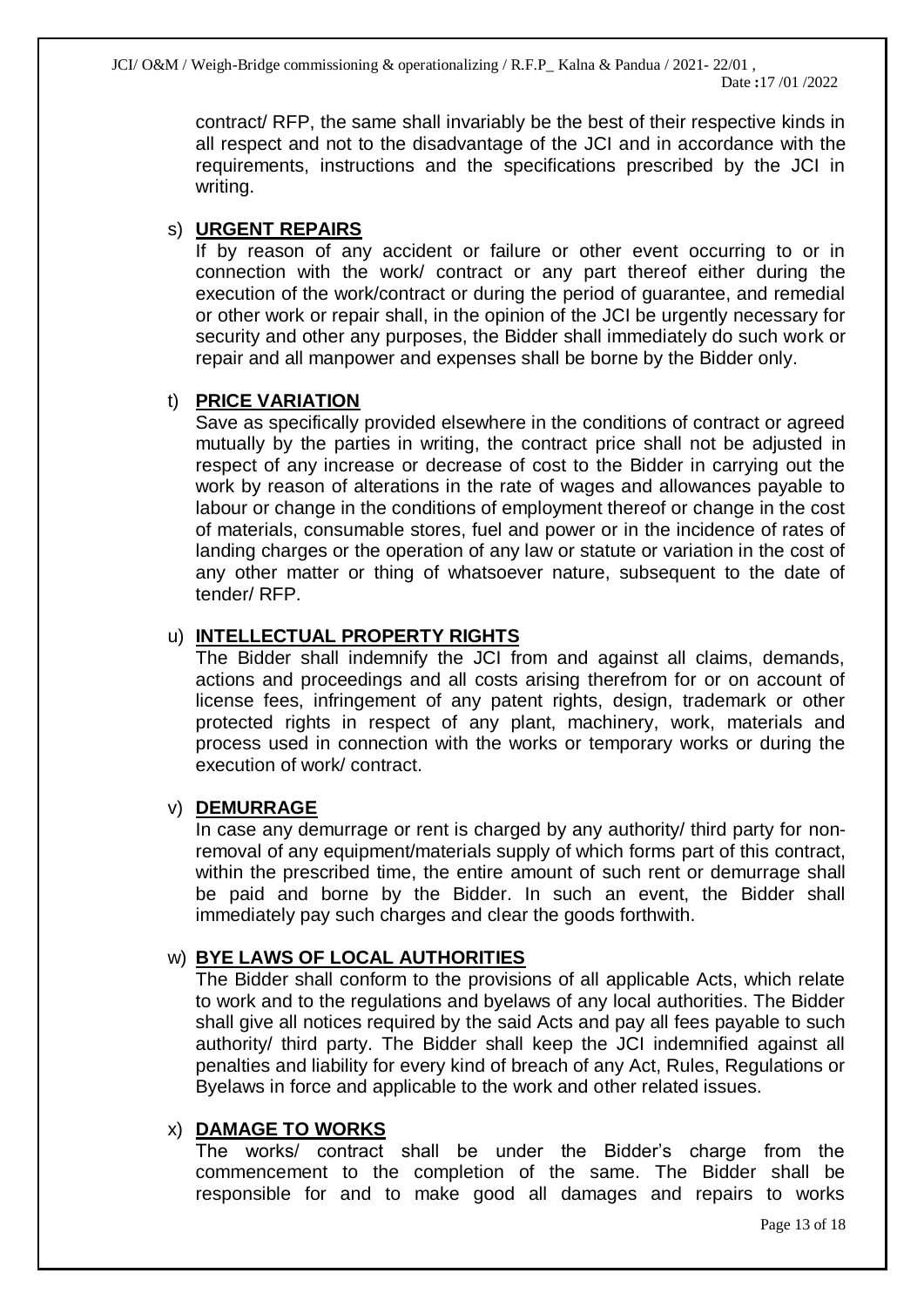occasioned by fire or other causes and shall indemnify the JCI from any claim for injuries to persons or from structural damage to property, happening from any neglect, default, want of proper care or misconduct on the part of the Bidder or of anyone in his employment during the execution of the work. He shall further take precautions to ensure that no damages occur to adjacent property or structures due to earth work or piling work. If the Bidder or his workers or servants shall break, deface, injure or destroy any property or installation, the Bidder shall make good the same at his own expense, failing which the JCI may cause the same to be made good by some other agency and deduct the expense (of which the certificate of the JCI shall be final) from any sums that may be due to the Bidder by the JCI and/ or claim damages for such expenses.

# y) **DAMAGE TO PERSONS AND PROPERTY**

The Bidder shall indemnify the JCI against all losses and claims in respect of injuries or damages to any person or material or physical damage to any property whatsoever which may arise out of or in consequence of the maintenance and execution of the contract and against all claims, proceedings, damages, costs, charges and expenses whatsoever in respect of or in relation thereto.

# z) **VACATION OF PREMISES**

Unless otherwise agreed in writing, upon expiry and/ or termination of the contract, the Bidder shall hand over the space occupied by them in satisfactory condition to the JCI making good any defect/deficiencies as may be pointed out by JCI, within a time period as decided by the JCI. In the event of the Bidder failing to comply with this stipulation, the JCI shall be at liberty to carry out the repairs and recover the amounts spent for the restoration work from the Security Deposit and further claim damages, if required.

# aa)**VERBAL OR WRITTEN UNDERTAKING NOT BINDING UNLESS FORMALIZED**

Any verbal or written arrangement abandoning, varying or supplementing this contract or any of the terms hereof shall not be binding on the JCI unless and until the same are endorsed or incorporated in a formal instrument.

# ab)**REPRESENTATION AND WARRANTY**

Each Party represents and warrants that:

- (i) it has full right, power and authority to enter into and carry out this contract and have been and is on the date of this contract duly authorized by all necessary and appropriate corporate or other action to execute this contract;
- (ii) it has no prior commitments, arrangements or agreements with any other person/ company/ or any other authorities which might interfere with, or preclude the carrying out of its obligations under this contract;
- (iii) it has the requisite experience, knowledge, expertise, capability, availability of manpower and infrastructure (with the capacity and the ability to augment all of the foregoing) necessary to effectively and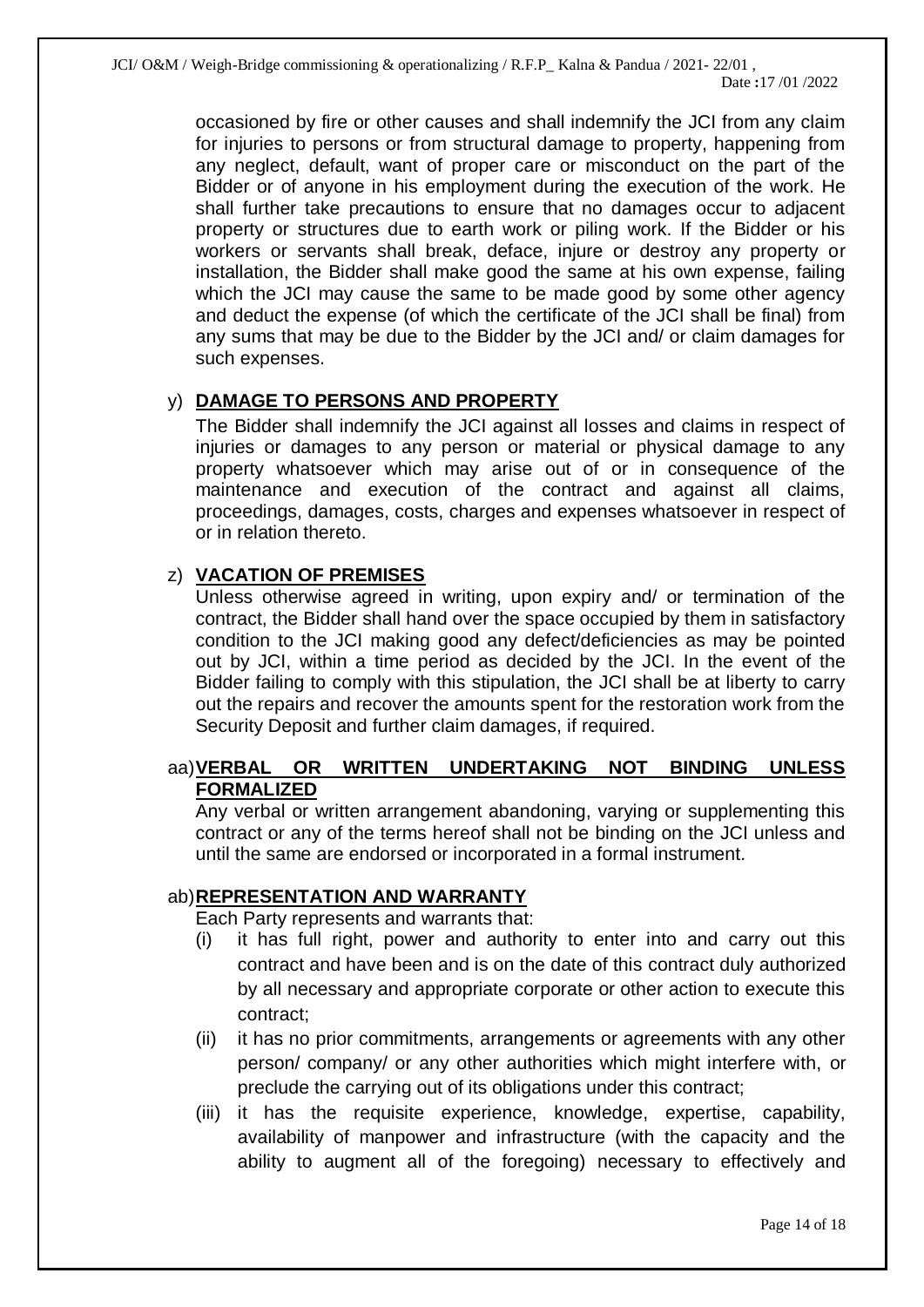properly render the services for the projects as agreed to be rendered hereunder; and

- (iv) it shall perform its obligations, including without limitation, payment obligations under this contract with the standard of skill, diligence and competence meeting global quality standards and shall implement the best practices prevalent in the business/ industry.
- (v) it has all the requisite licenses and permits as required under applicable laws and that any of the terms of this contract does not conflict with, or result in breach of or default under applicable law, or any order, writ, injunction or decree of any court or governmental authority or any agreement, written or oral, to which it is a party.

#### ac)**TRANSPORTATION & INSURANCE**

State wise freights, packing, forwarding and insurance charges on all items up to work site shall be arranged and paid by the Bidder. It shall be the responsibility of the Bidder to arrange comprehensive insurance, packing, forwarding, covering storage and erection period of the equipment, at his own cost, till the same is commissioned and handed over to JCI.

#### ad)**INDEMNITY**

The Bidder shall indemnify and hold JCI harmless from and against all fines, suits, claims, demands, losses, expenses, costs, fees and actions (including, without limitation, attorney's fees, costs and expenses) with respect to any injury to person or damage to or loss of property on or about the premises or in the building or in or on the grounds and parking areas or any other reason/event which give rise to a third party claims, caused due to the negligence/misconduct/breach of terms of this agreement/ any acts or omissions of the Bidder, its agents, employees, invitees or by any other person acting on its behalf.

# ae)**FORCE MAJEURE**

Neither party shall be liable for any delay or failure in performing any of its obligations hereunder, if such delay or failure either wholly or partly is due to Force Majeure conditions such as floods, earthquakes or other acts of God, or any acts of governmental body or public enemy, wars, riots, embargoes, epidemics, pandemics, fires or any other causes, circumstances or contingencies beyond the control of such party.

The party affected by such Force Majeure condition shall forthwith notify the other Party/Parties, of the nature and extent thereof, in writing, within seven (7) days after the occurrence of such Force Majeure condition and shall, to the extent reasonable and lawful under the circumstances, use best efforts to remove or remedy such cause with all reasonable dispatch.

If the Force Majeure condition in question prevails for a continuous period of one (1) month, the parties affected by such condition shall enter into bona fide discussions with a view to alleviating its effect on this Agreement by agreeing to such alternative agreement as may be fair and reasonable.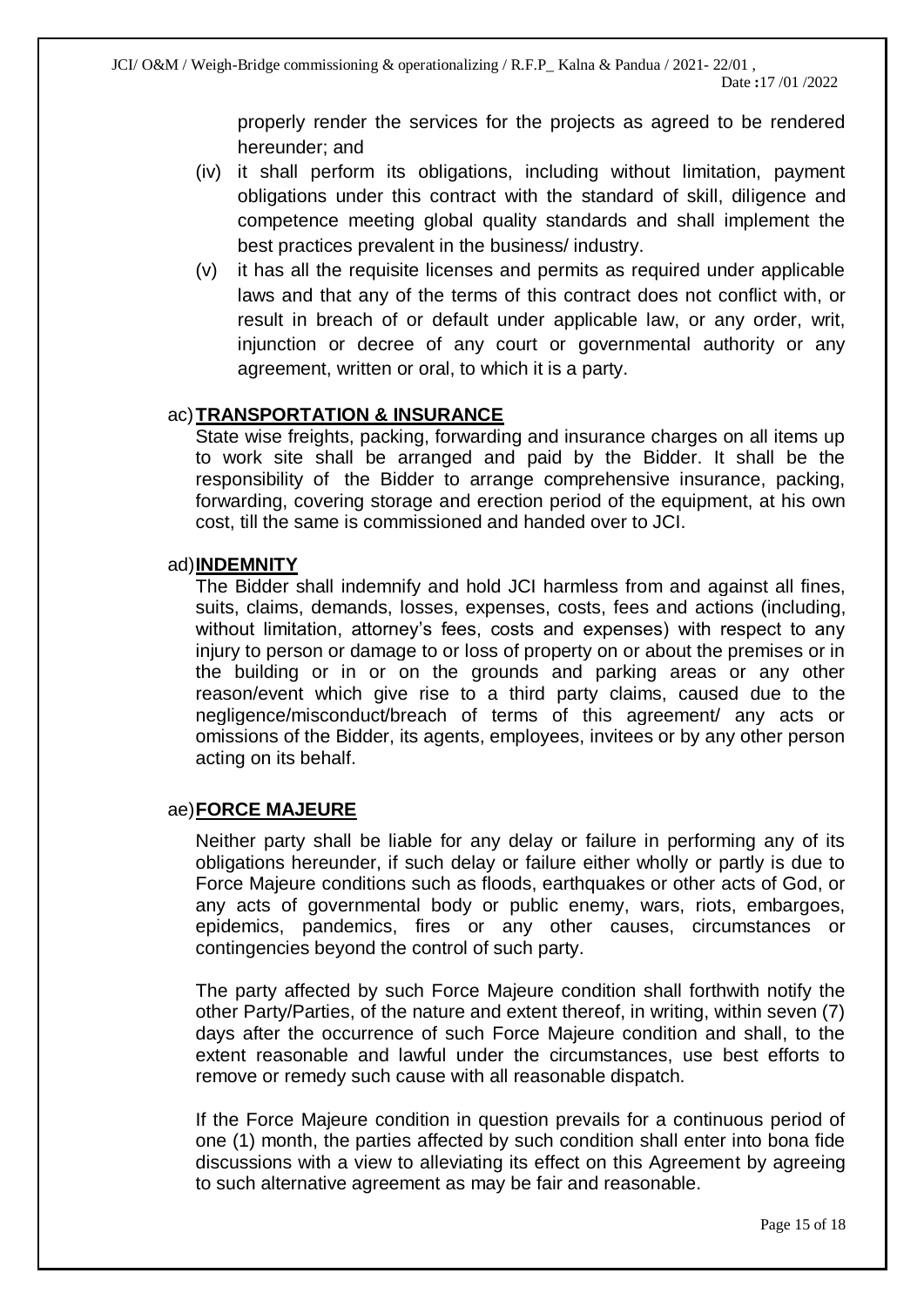# af) **MISCELLANEOUS TERMS & CONDITIONS:**

- i. The JCI reserves the right to split the scope of the work to more than one Bidder without assigning any reason whatsoever. No claim will be entertained by the JCI on account of the same.
- ii. The terms and conditions specified herein are indicative in nature and the same shall not restrain the JCI from imposing or requiring the Bidder to agree upon such further or other terms and conditions at the time of executing the contract with the successful Bidder, or to alter, modify or omit the terms and conditions contained herein, as are considered necessary for the due and proper execution of the work being awarded under this tender.
- iii. The engagement or subsequent contract does not assure any minimum business guaranty to the bidder/ Bidder.
- iv. The JCI reserves the right to extend the period of tender availability and/ or the date of opening of the bids.
- v. It is specifically and distinctly made clear that the Bidder shall have no right, title or interest in the site made available to it for execution of the works or in the buildings, structures or work executed on the said site by the Bidder or in the goods, articles, materials etc. brought and or lying on the said site (unless the same specifically belongs to the Bidder) and the Bidder shall not have or deem to have any lien or retain possession whatsoever on the same on account of any unpaid bills. JCI shall have an absolute right to take full possession of the site and/ or all goods, articles, materials etc., brought and/ or lying on the said site by the Bidder and also to remove the Bidder, its servants, and agents and/ or materials belonging to the Bidder lying at the site.

# ag)**DISCLAIMER**

Even though adequate care has been taken in the preparation of this Tender Schedule the Bidder should satisfy himself that the Schedule is complete in all respects.

The JCI and their employees do not make any representation or warranty as to the accuracy, reliability or completeness of the information in this Tender Schedule and it is not possible for this JCI to consider the investment objective, financial situation and particular needs of each party who reads or uses the Tenders Schedule. Certain prospective Bidders may have a better knowledge of the scope of work than others. Each prospective Bidder should conduct his own investigations and analysis and check the accuracy, reliability and completeness of the information in the Tender Schedule and obtain independence advice from appropriate sources.

The JCI reserves the right to change any or all of the provisions of this request for Proposal. Such changes would be intimated to all parties procuring this request for Proposal.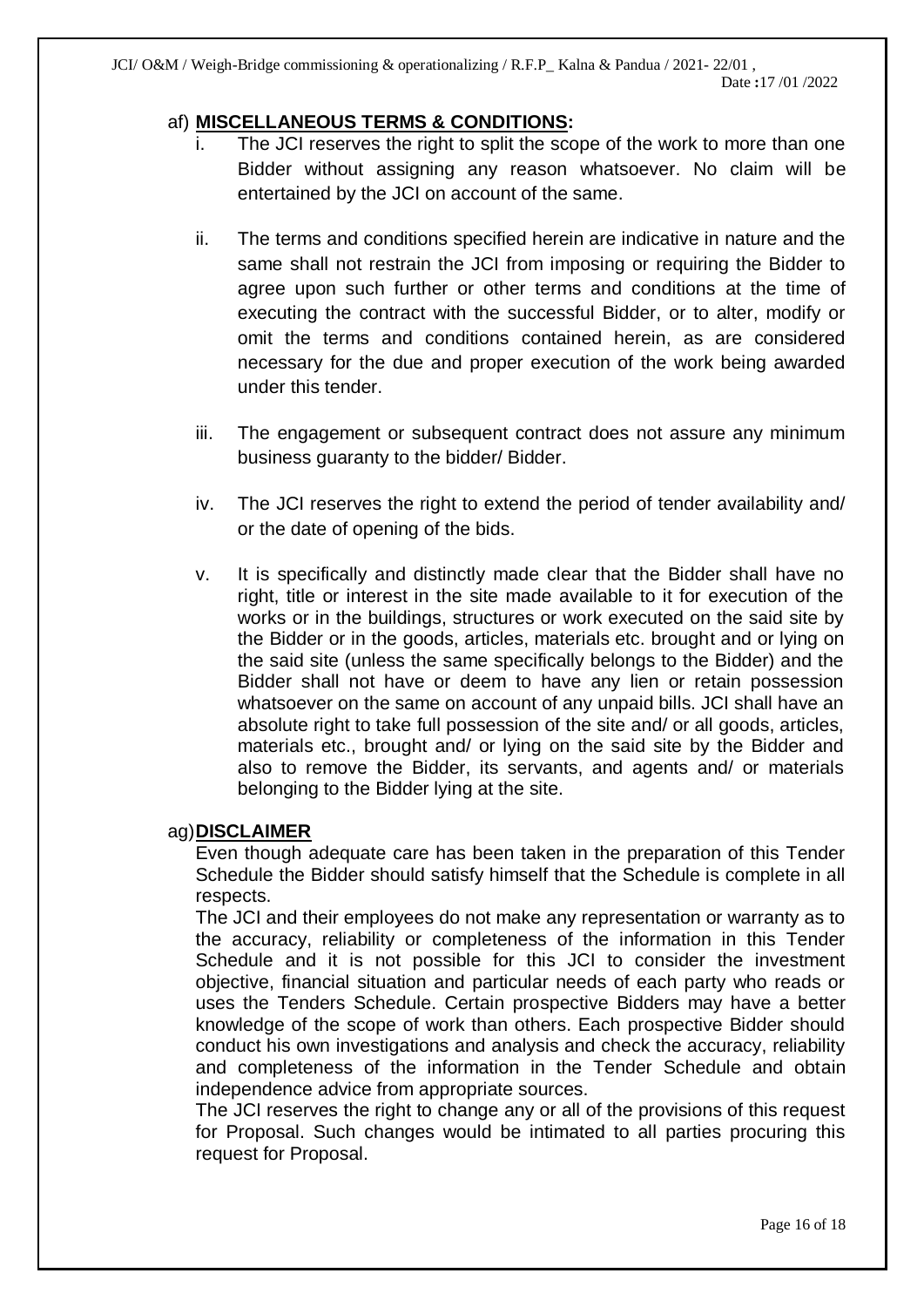# **ah) PAYMENT TERMS & PROCEDURES:**

Amount to be paid to JCI by the Agency and 'Payment procedures : -

**I.** As per **R.F.P** and submitted Price Bid of the Agency as approved, are as follows: -

(i) Fixed **monthly rent** amount Component = Rs. 5000/-

(ii) Variable **monthly rent** amount component = ……% of Total Monthly Sales

Turnover Amount**,** as will be approved of the selected bidder.

So, Total Amount to be paid by the Agency on monthly basis  $= (i + ii)$ .

 As accepted by JCI , **minimum Monthly amount to be paid by the Agency** as follows –

 **Rs. 5000/- + …………of Rs………………/- (** estimated monthly Sales Turnover as will be quoted **) = Rs……………………/- . [ M.R ]** 

It shall be noted that minimum monthly amount of Rs……/- ('M.R' value) has to be paid by the Agency even if the monthly revenue generated is less than Rs. …………………./- .

The owner has accepted the Financial-Bid Quoted Price submitted by the Bid contained in the (hereinafter called the "Price-Bid of the R.F.P") upon terms and subject to the conditions of this Agreement.

# **II. Payment Procedures** : -

(i) As mutually agreed, payment timing need to be within  $1<sup>st</sup>$ . week of every

subsequent Month.

(ii) Payment will be done through : NEFT mode.

NEFT details will be provided to the selected bidder.

**III.** Amount if not paid (by the Agency) within  $7<sup>th</sup>$ . Day of any Month, a Charge / overloading will be imposed to the Agency @2% of minimum monthly payable amount (i.e.  $@2\%$  of 'M.R' amount = Rs......../- ) per Month basis, if it crosses  $7<sup>th</sup>$ . day of that particular month.

# **IV. Starting Month of Monthly Rent (to JCI) -**

 90.0 days after signing of Agreement **or** Date of start of operation of the Weigh- Bridge after necessary repairing, whichever is earlier.

# **ai) CHARES & TAXES, DUTIES AND ROYALTIES :**

# I. CHARGES & TAXES :

The Agency shall defray all charges, such as rent, toll, local taxes, other payments